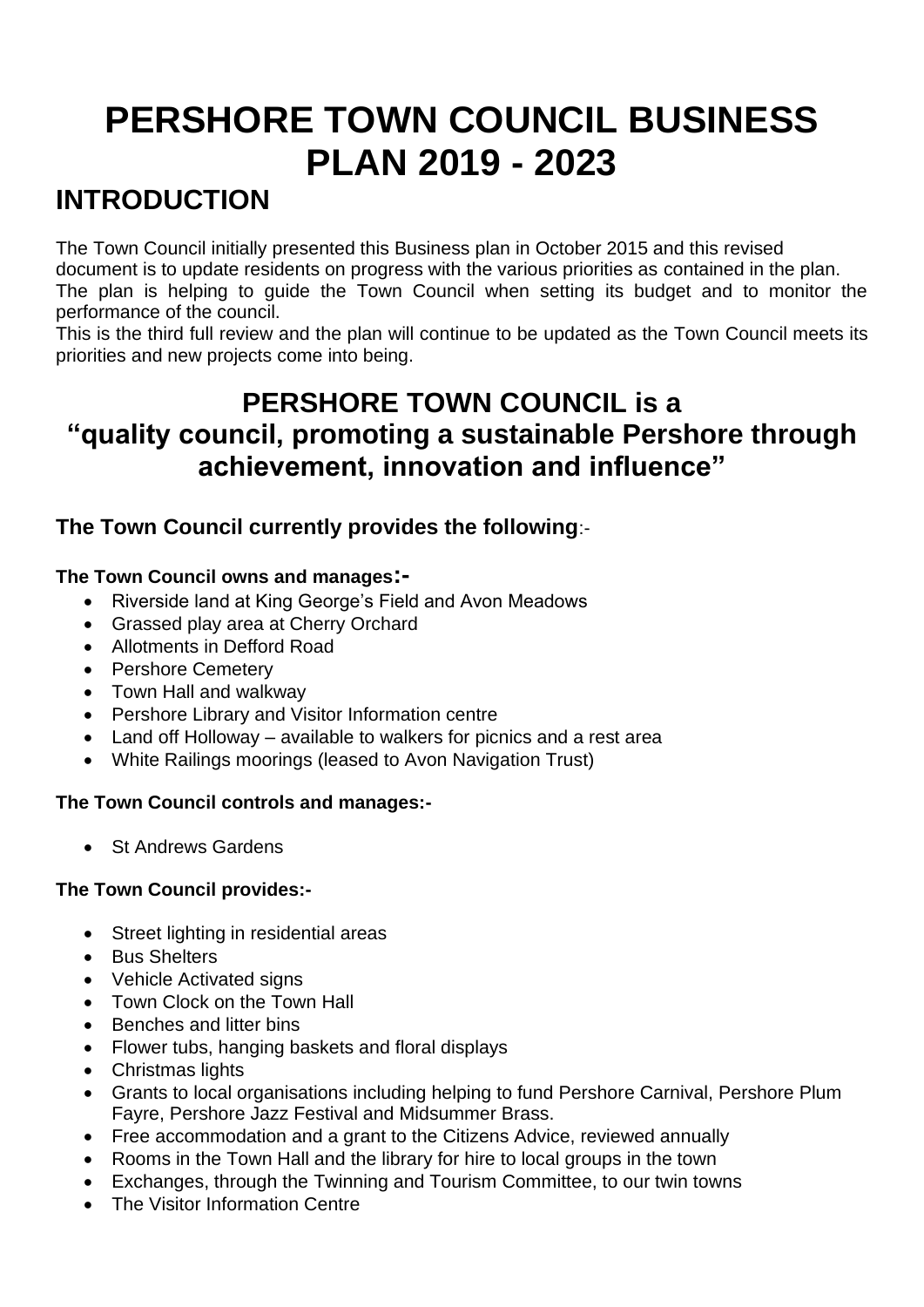- The land for the Riverside Youth Centre on a lease
- The land for the Leisure Centre on a lease
- The land for the Football Club on a lease
- Avon Meadows wetlands and car park
- Free accommodation for the Heritage Centre

# **Progress on priorities for 2011 – 2015 – 2019 – 2022 update**

- Purchase the library and refurbish it, planning for the financial impact **achieved**
- Reduce the burden on the Clerk, succession planning in place **in progress**
- Promote the Northern Link over the railway **achieved**
- Take decisions on the Cemetery Field and Chapel **achieved**
- Promote Neighbourhood Plan **Town Plan adopted**
- Promote the Racecourse Road/Station link **in progress**
- Cemetery Car Park **achieved**

# **Projects for 2019/23 as per priorities debated in 2020 and subsequent agreed projects**

*Not in order of priority*

# **Northern Link Road**

Construction commenced in 2021 and should be completed 2022

## **Cemetery**

Stained Glass window installed in chapel but fund raising continues for the £14,000 (approx.) shortfall.

Extension to Cemetery car park (for bicycles) installed so enabling the planning approval. New Cemetery toilet block installed and powered off grid by solar panel.

## **Town Plan**

1. The Council facilitated the formation of a Wellbeing hub working group who are now a separate charity and the hub currently successfully operates from premises in the High Street. 2. The Council has successfully bid for funds from New Homes Bonus to support the enhancement of Broad Street.

## **Railway Station car park**

The County and District Councils together with Network Rail are funding the design of a suitable bride from the site of the proposed new car park to the platform.

# **King George's Field enhancements**

Diana's Garden enhancements started in 2021 and will be completed shortly.

# **Avon Meadows**

Subject to Higher Level Stewardship scheme. Car park has reverted to Town Council responsibility and has been the subject of a £55,000 refurbishment – opening in April 2022

# **Town Hall**

Town Hall refurbishment project completed in December 2020. Loop system to be installed 2022 – funding agreed. PV panels installed on roof of Town Hall

# **Abbey Park**

Bid for funding for zipwire and trim trail on Abbey Park to be submitted.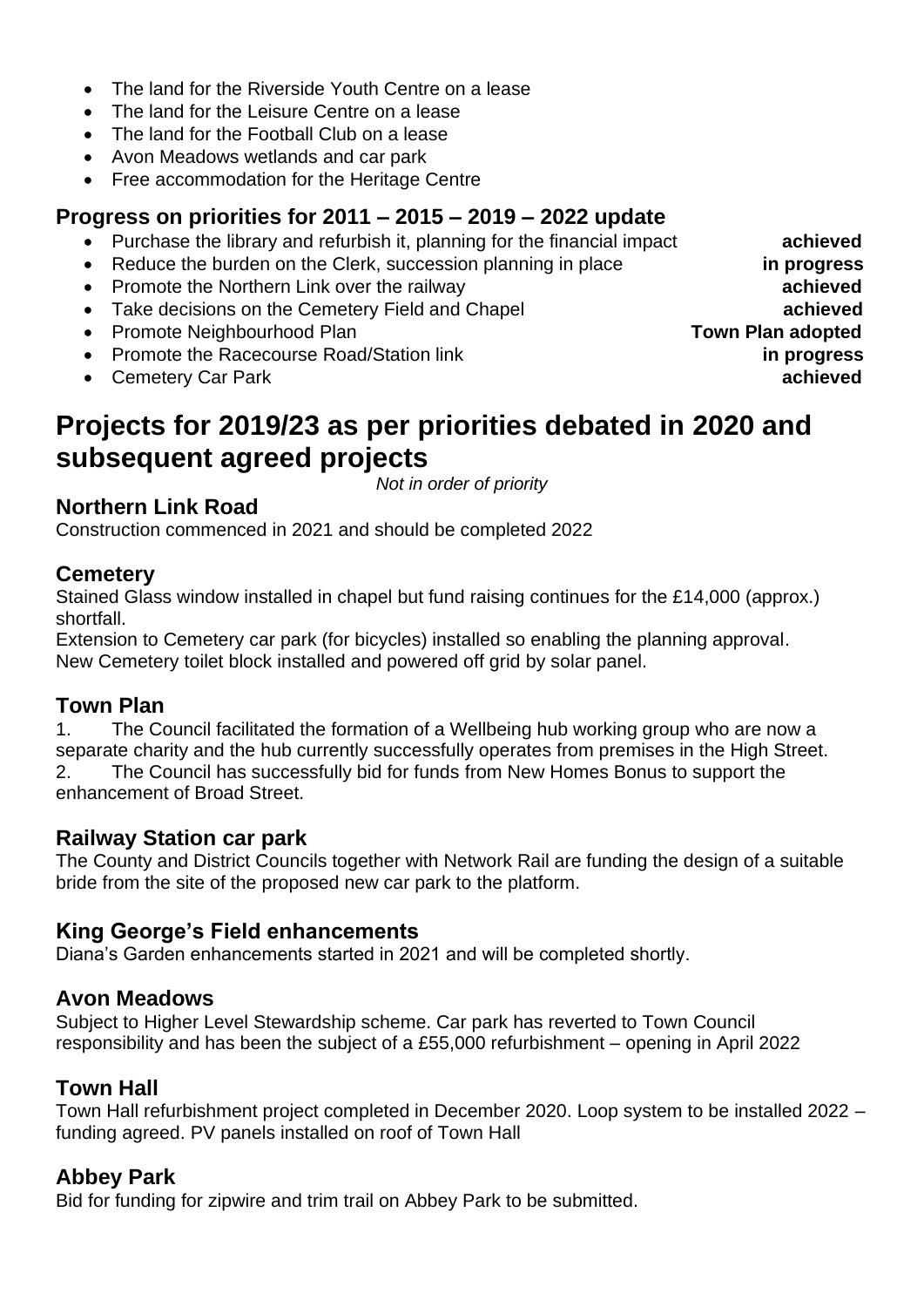#### **New Biodiversity and Climate Emergency working groups set up 2020. Climate Emergency targets**

| 2020 - 2022<br>Change all electricity and gas supply to "green" provider                                                                                                                                                                                                                                                                                                                                                                    | achieved                                                             |
|---------------------------------------------------------------------------------------------------------------------------------------------------------------------------------------------------------------------------------------------------------------------------------------------------------------------------------------------------------------------------------------------------------------------------------------------|----------------------------------------------------------------------|
| Publicise widely the action of the Council<br>Consider ways of reducing plastic waste and increase recycling<br>Determine the carbon footprint of Pershore                                                                                                                                                                                                                                                                                  | on going<br>on going<br>achieved                                     |
| Investigate ways of improving Pershore's carbon footprint<br>Graze land rather than mow<br>Audit Council property to see where improvements can be made                                                                                                                                                                                                                                                                                     | on going<br>achieved<br>on going                                     |
| $2022 - 2025$<br>Create wildflower/pollinator meadows to use as carbon sinks                                                                                                                                                                                                                                                                                                                                                                | on going                                                             |
| By 2030<br>Achieve zero net carbon for Pershore                                                                                                                                                                                                                                                                                                                                                                                             | on going                                                             |
| <b>Biodiversity targets</b><br>Short term                                                                                                                                                                                                                                                                                                                                                                                                   |                                                                      |
| Investigate ways to improve biodiversity on all Council owned land<br>Identify other areas in Pershore where biodiversity could be increased<br>Minimise and eliminate where possible Council use of herbicides and pesticides<br>Work with local churches and groups to enhance biodiversity in Churchyards<br>Work with schools and the Youth Council to promote biodiversity<br>Minimise the mowing of Town Council land where practical | on going<br>on going<br>achieved<br>on going<br>on going<br>achieved |
| Medium<br>Investigate ways to enhance biodiversity in contracted floral displays                                                                                                                                                                                                                                                                                                                                                            | on going                                                             |
| Long Term<br>Seek to promote ways residents can enhance biodiversity in their gardens                                                                                                                                                                                                                                                                                                                                                       | on going                                                             |
| Ongoing<br>Support Avon Meadows wetlands and their Management Plan<br>Work with experts to support pollinators and other beneficial insects                                                                                                                                                                                                                                                                                                 | ongoing                                                              |
|                                                                                                                                                                                                                                                                                                                                                                                                                                             |                                                                      |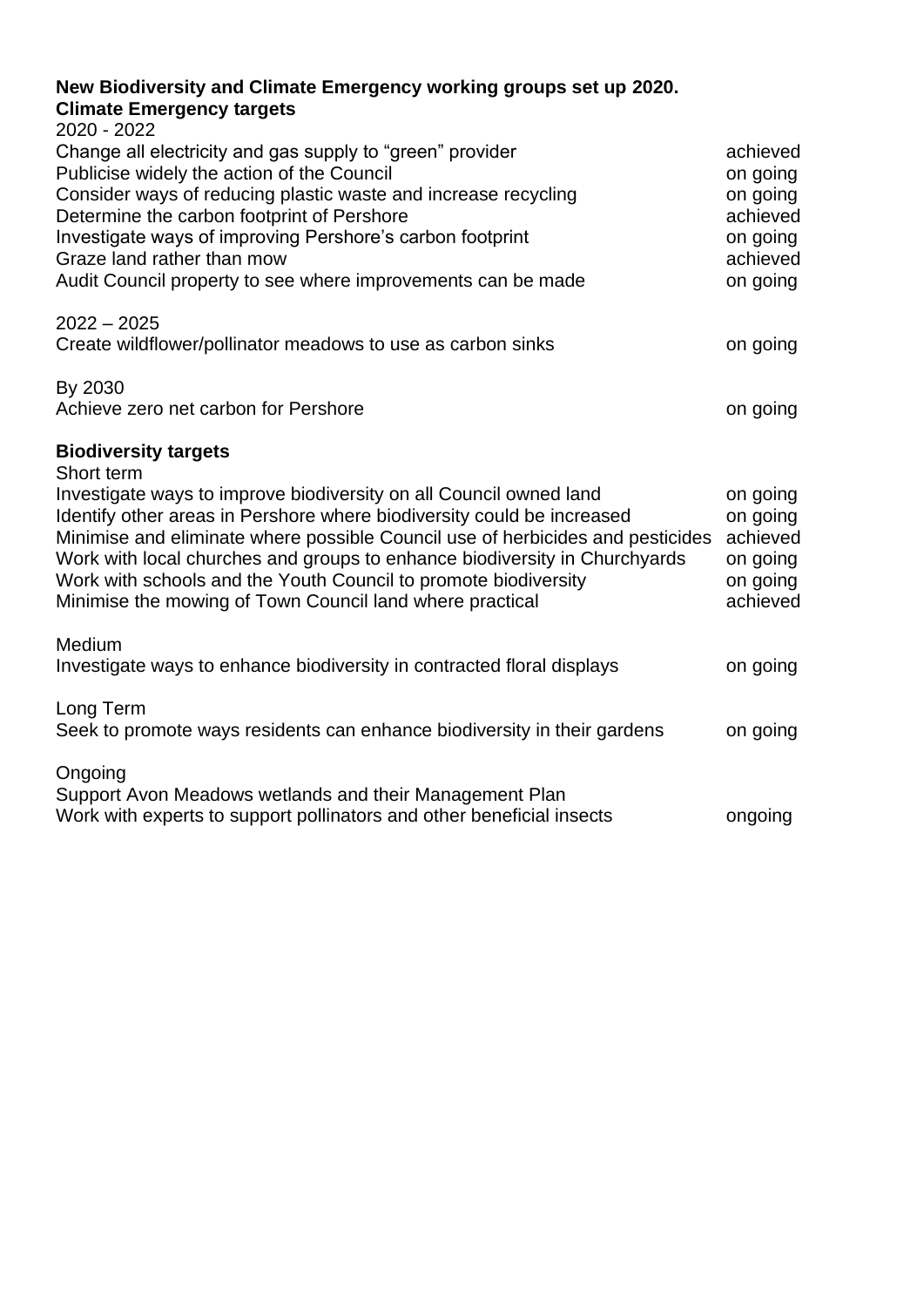#### **SUMMARY OF PERSHORE TOWN COUNCIL BUDGET 2020/21 to 2022/23**

|                                                    | 2020/21 | 2021/22 | 2022/23 |
|----------------------------------------------------|---------|---------|---------|
| <b>Staff Salaries</b>                              | 150,265 | 152,706 | 164,185 |
| <b>Civic Expenses</b>                              | 12,600  | 5,550   | 7,500   |
| Administration (inc. Town Plan)                    | 28,029  | 20,469  | 21,090  |
| Town Hall running costs                            | 44,015  | 39,290  | 45,025  |
| <b>Library Running costs</b>                       | 36,000  | 38,350  | 43,000  |
| Library loan repayment (repaid 2022)               | 54,524  | 54,524  | 54,524  |
| <b>Cemetery Running costs</b>                      | 53,000  | 50,284  | 52,284  |
| <b>Grounds Maintenance</b>                         | 38,330  | 31,100  | 32,271  |
| Tourism (inc Floral displays and Christmas lights) | 38,514  | 31,500  | 34,203  |
| Grants                                             | 6,000   | 4,000   | 4,000   |
| <b>TOTAL</b>                                       | 461,277 | 427,773 | 458,082 |
| Income                                             | 198,365 | 175,865 | 186,015 |
| Per reserves                                       | 20,200  | 9,196   | 6,000   |
| Precept                                            | 223,895 | 223,895 | 247,250 |
| Wychavon Grant                                     | 18,817  | 18,817  | 18,817  |

The budget is carefully monitored by the Finance and Property Committee as well as Town Council with schedules of payments going to every Town Council meeting for approval and published on the Town Council web site.

The Town Council produces an Annual Report which is available at the Town Hall, in the Library and on the Town Council's website. This gives an overview of achievements and the financial resources of the Council for residents. A summary of the report appears in the Summer Town Council newsletter every year and the audited accounts are available upon request. A summary of the accounts is posted in the Town Council notice board by 30<sup>th</sup> September each year once signed off by the External Auditor.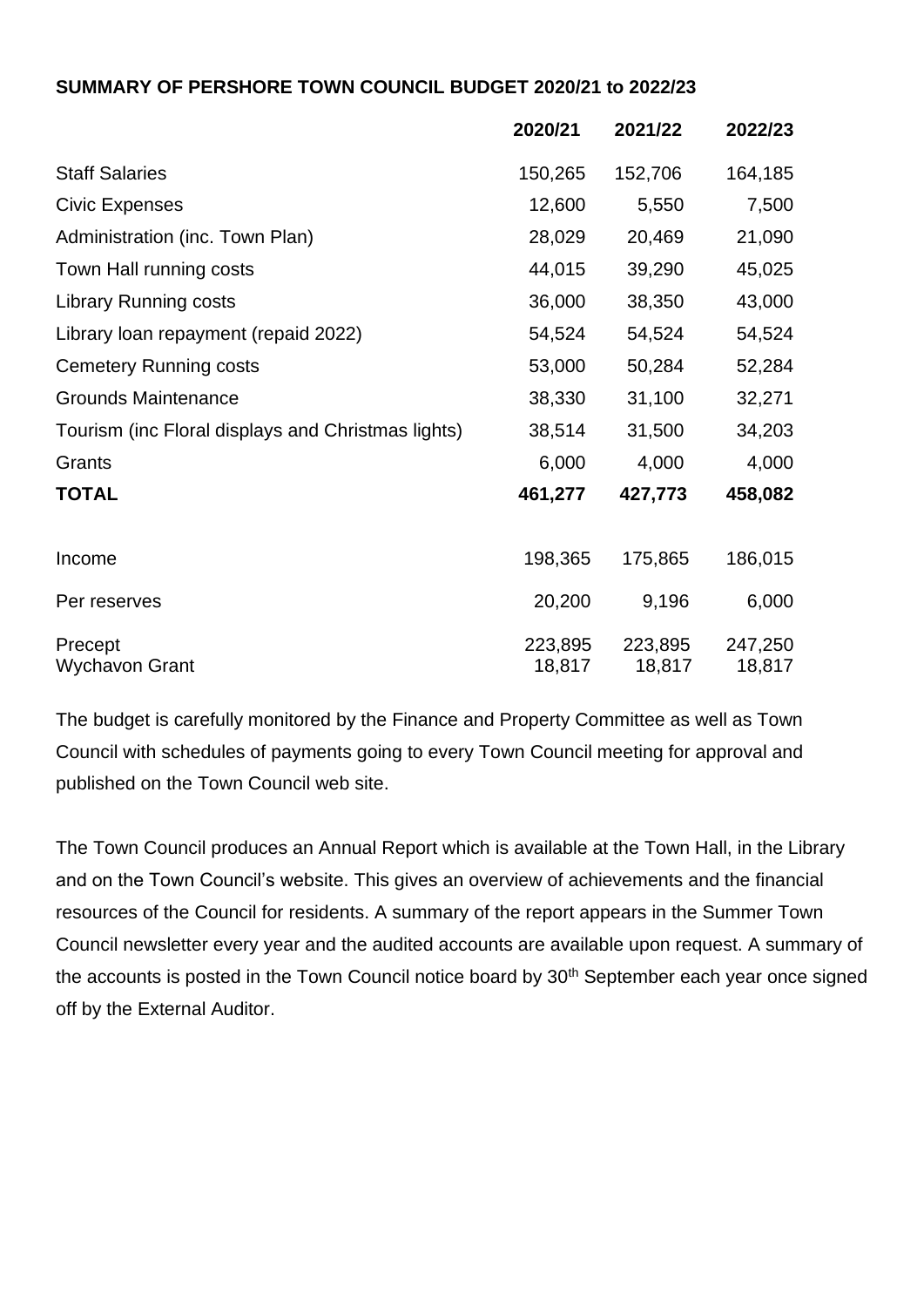#### **COMMITTEES OF PERSHORE TOWN COUNCIL 2019/2020**

#### **Planning Committee:-**

- a) Respond to planning consultations received from the local Planning Authority on the Council's behalf, subject to making recommendations to the Town Council on applications of strategic importance or of a sensitive nature.
- b) Urgent, non contentious applications may be delegated to three members of the committee but such decisions to be reported at the next available planning committee meeting together with the names of the members making that decision.
- c) Respond to notifications regarding planning appeals.
- d) Advise all councillors of approaches by developers and invite all to attend any meetings held with such developers

#### **Amenities and Environment Committee**

- a) To maintain and improve Street Lighting and to negotiate, where appropriate, adoption of lighting points by the County Council.
- b) Monitoring, promotion and encouragement of public transport services for the benefit of Pershore.
- c) Provision of waiting shelters, public seats, litter bins, notice boards, signs, planters and other items of street furniture.
- d) Maintenance of the Town Clock, War Memorials and other such structures.
- e) Oversee Christmas lighting arrangements
- f) To respond on behalf of the Council to any Highway, Parking or speeding restriction proposals of the County Council and to make suggestions regarding such matters as the committee may consider appropriate.
- g) Oversee activities of the Council's footpath officer to respond to any proposals of the County Council regarding the Public Rights of Way network in the area, to suggest any improvements / rationalisation the committee may consider appropriate and to liaise as necessary with local rambling clubs over such matters.
- h) Consider and make recommendations on any environmental issues affecting the town or surrounding area.
- i) To maintain and develop the Council's recreation grounds, gardens, allotments and play areas including the provision of play equipment / seats / bins / moorings/ plants etc.
- j) To inspect and secure the maintenance of the Council's allotment gardens, to recommend to the Council the annual rentals and to consider improvements.

## **Finance and Property Committee**

- a) To consider the annual draft Precept and Investment budget prepared by the Town Clerk and to make appropriate recommendations to the Town Council.
- b) To receive regular bi-monthly reviews of expenditure and income during the year and monitor the Council's expenditure.
- c) To monitor the Council's investments and make recommendations to the Council on any revisions considered necessary.
- d) To consider grant applications received each year and to allocate available finance between applicants as appropriate.
- e) To purchase and maintain the Council's machinery, plant and equipment sufficient to fulfil the Council's responsibilities.
- f) To oversee the use, maintenance and refurbishment of the Council's offices and other premises.
- g) To oversee the hire of the Council's facilities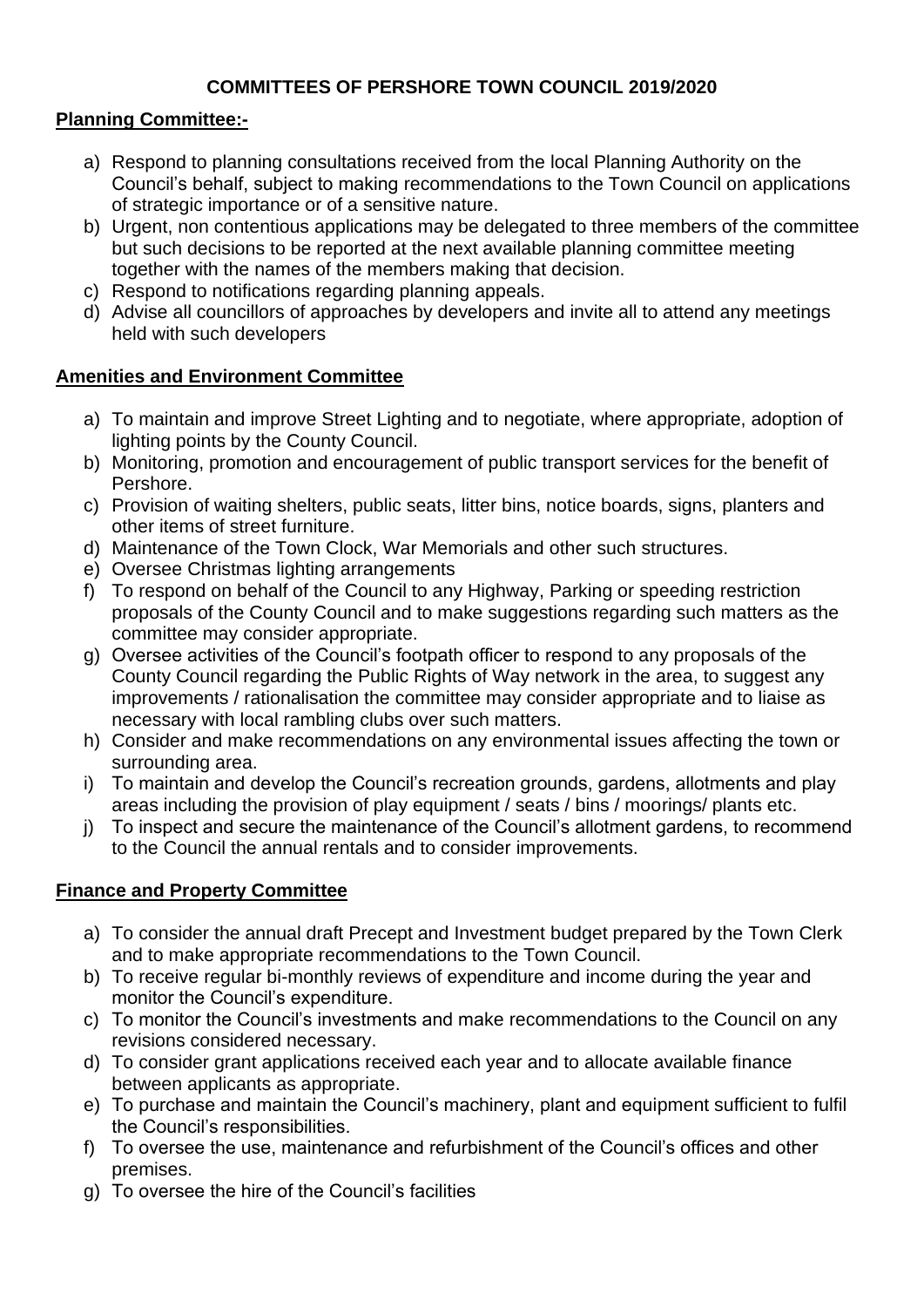#### **Cemetery Committee**

- a) To manage the Pershore Cemetery, all burials and burying of cremated remains and grant exclusive rights of burial.
- b) To charge such fees for cemetery services as the Cemetery Committee considers appropriate
- c) To present a budget for approval to the Town Council in October of each year.
- d) To have delegated authority to spend within the approved budget in line with the delegated authority of the Town Clerk

#### **Town Hall Management Group**

The Town Hall Management Group reports to the Town Council. It consists of the Mayor (who will Chair the group), Deputy Mayor and the immediate Past Mayor (all ex officio) together with two other elected members*.* The Group shall consider the following areas -

a) To provide support to the Town Clerk in managing the Council's affairs,

particularly Facilities Management, Health and Safety, and sensitive personnel issues such as the appointment of Council employees.

b) The Mayor and immediate past Mayor to carry out annual formal performance appraisals of the Town Clerk, to include suggested staff development, and report to the Town Council.

c) Three members of the Management Group, in accordance with the Town Council Grievance Policy, to consider any grievance lodged against the Town Clerk by a staff member.

d) To consider formal complaints about the work of the Council and complaints about the Town Council in accordance with the Town Council Complaints Policy.

e) To provide a written report of meetings (other than grievances in the course of investigation) to the next meeting of Council options for debate and/or recommendations on these matters. Recommendations to be specifically included in the agenda.

The Group shall meet on a regular basis and shall perform its functions as a Group. Meetings to be convened by the Town Clerk either initiated by the Clerk or the Mayor.

Election to the Management Group shall take place (at the Annual Meeting) by a show of hands. Candidates for election should declare their candidature in writing to the Clerk, together with names of a proposer and seconder, details of which should appear on the agenda. Candidates may wish to write a statement of up to 300 words in support of their candidature, and submitted as reports for the meeting.

#### **MEMBERSHIP OF THE TOWN COUNCIL AND ITS COMMITTEES 2021 - 2022**

Cllr D Annis Cllr D Boatright Cllr P Brookbank Cllr M Chapman Pincher Cllr R Gillmor Cllr R Grantham Cllr J Hemming Cllr A Lavelle Cllr J Palfrey Cllr C Parsons MBE Cllr V Smith Cllr C Tucker Cllr E Turier Cllr M Winfield Cllr V Wood